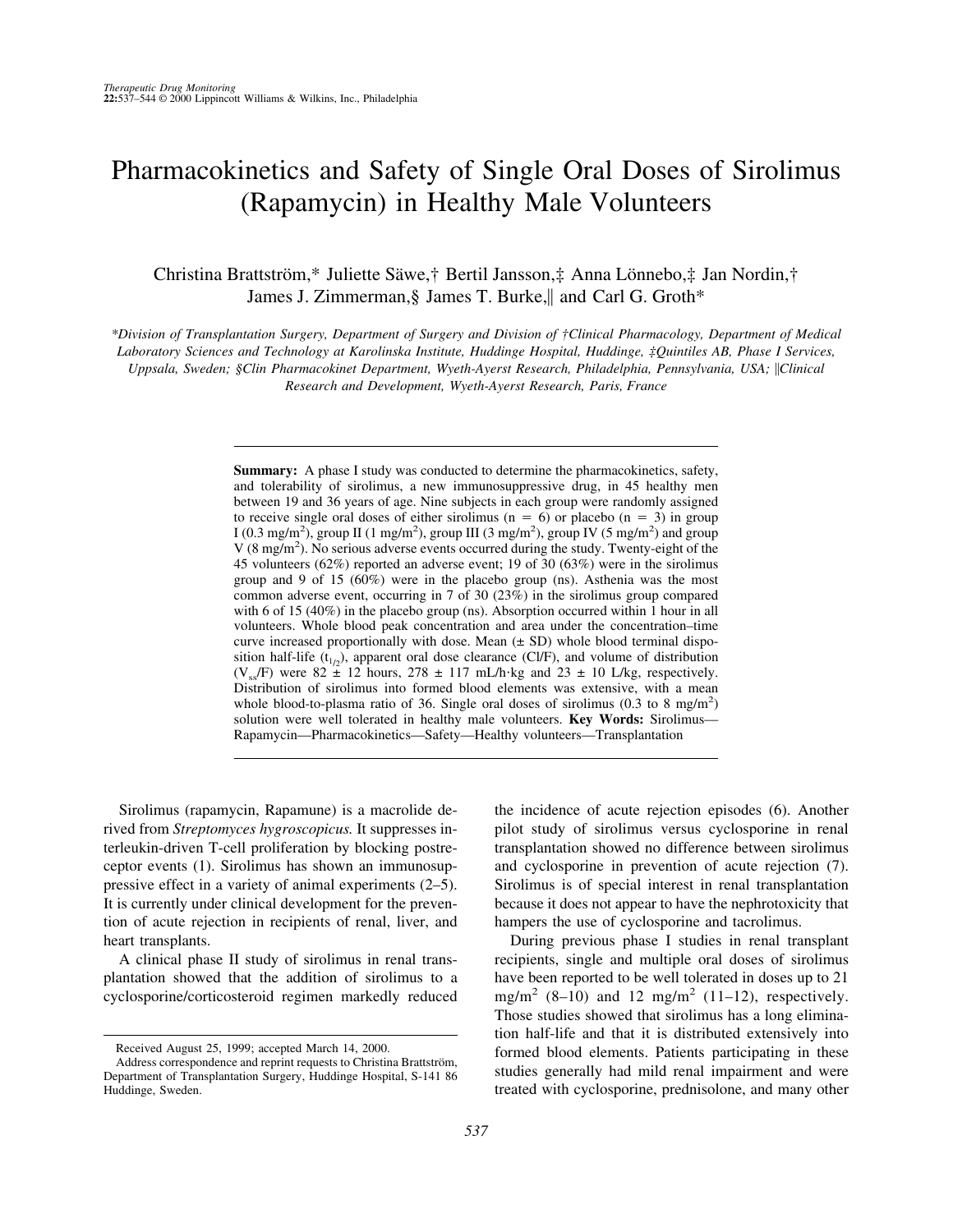concomitant medications. Some of these factors could have influenced the pharmacokinetics of sirolimus.

The present study was designed to provide pharmacokinetic data for sirolimus in medically healthy subjects without concomitant medication and to determine the safety and tolerability of sirolimus in healthy volunteers before undertaking studies in this population to evaluate drug interactions and test new formulations. In the current study, single oral doses up to 8 mg/m<sup>2</sup> were evaluated.

### **METHODS**

This study was performed between April 1994 and June 1994 at the Quintiles AB, Phase I Services, Uppsala, Sweden, in collaboration with the Departments of Clinical Pharmacology and Transplantation Surgery, Huddinge Hospital, Huddinge, Sweden. The study protocol was conducted according to the provisions of the Declaration of Helsinki and its amendments. The ethics committee at the Academic Hospital in Uppsala, Sweden reviewed and approved the protocol, and written informed consent was obtained from each volunteer before enrollment.

### **Study Design**

This was a randomized, double-blind, placebocontrolled, ascending-dose study. In each of the five treatment groups, the subjects were randomly assigned to receive single oral doses of sirolimus  $(n = 6)$  or placebo (n = 3): I (0.3 mg/m<sup>2</sup> sirolimus or placebo), II  $(1 \text{ mg/m}^2 \text{ or } \text{placebo})$ , III  $(3 \text{ mg/m}^2 \text{ or } \text{placebo})$ , IV  $(5 \text{ mg/m}^2 \text{ or } \text{placebo})$  $mg/m<sup>2</sup>$  or placebo) and V (8 mg/m<sup>2</sup> or placebo). Subjects did not receive higher doses of sirolimus or placebo until all volunteers in the previous group had completed evaluations on day 7 and the investigator had determined that there were no findings that would preclude dose escalation.

### **Volunteer Selection and Safety Assessments**

Medically healthy men within  $\pm 10\%$  of ideal body weight for height and frame were included in the study. Exclusion criteria included: acute illness within 2 weeks of study drug administration; intake of over-the-counter products within 2 weeks of study drug administration or prescription drugs within 1 month; participation in another study or use of an investigational drug within 8 weeks of study start; positive urine drug screen for drugs of abuse; use of tobacco in the last 3 months; and excessive intake of caffeine-containing foods or beverages  $($ >500 mg caffeine $/d$ ).

Within 2 weeks of entry into the study, the following assessments were made: weight and vital signs; electrocardiogram (ECG); complete blood count; blood chemistry; serologic test for hepatitis B surface antigen and human immunodeficiency virus (HIV-1) and HIV-2 antibodies; urine drug screen; urinalysis; and coagulation, including prothrombin time, activated partial thromboplastin time, and bleeding time. A chest x-ray film was to be taken within 3 months of dose administration.

Physical examinations, vital signs, ECGs, and routine laboratory analyzes were performed before and during the first 7 days after drug administration. Volunteers were discharged from the center on day 2, after the 24 hour blood sampling, and returned daily each morning from day 3 through day 7 on an outpatient basis. The subjects returned to the study unit on day 14 for a poststudy examination and final pharmacokinetic sample.

All adverse event evaluations were made in a totally blinded manner by the principal investigator and subinvestigators. They were spontaneously reported or detected during physical examination and clinical evaluation. In addition, the subject was asked the nonspecific question "How have you been feeling since your last evaluation?"

### **Dose Administration and Pharmacokinetic Sampling**

Oral nonaqueous solutions containing 5 mg/mL sirolimus or placebo were supplied. Before administration, the sirolimus concentrate or placebo was diluted with distilled water by an unblinded third-party dispenser who did not participate in screening, drug administration, or the evaluation of any subject.

On the morning of day 1, after an overnight fast, study drug (sirolimus or placebo) was administered with 240 mL room temperature distilled water. The subjects continued to fast for 4 hours after dose administration. Water was permitted ad libitum except from 1 hour before until 2 hours after dose administration. The standard lunch at noon and standard dinner on day 1 each consisted of approximately 30% fat. Blood samples were collected onto sodium edetate for determination of sirolimus in plasma and whole blood, before administration and at 0.33, 0.66, 1, 2, 3, 4, 6, 8, 12, 16, 24, 48, 72, 96, 120, 144, and 312 hours after administration of sirolimus or placebo. All samples were stored at −70° C until analysis.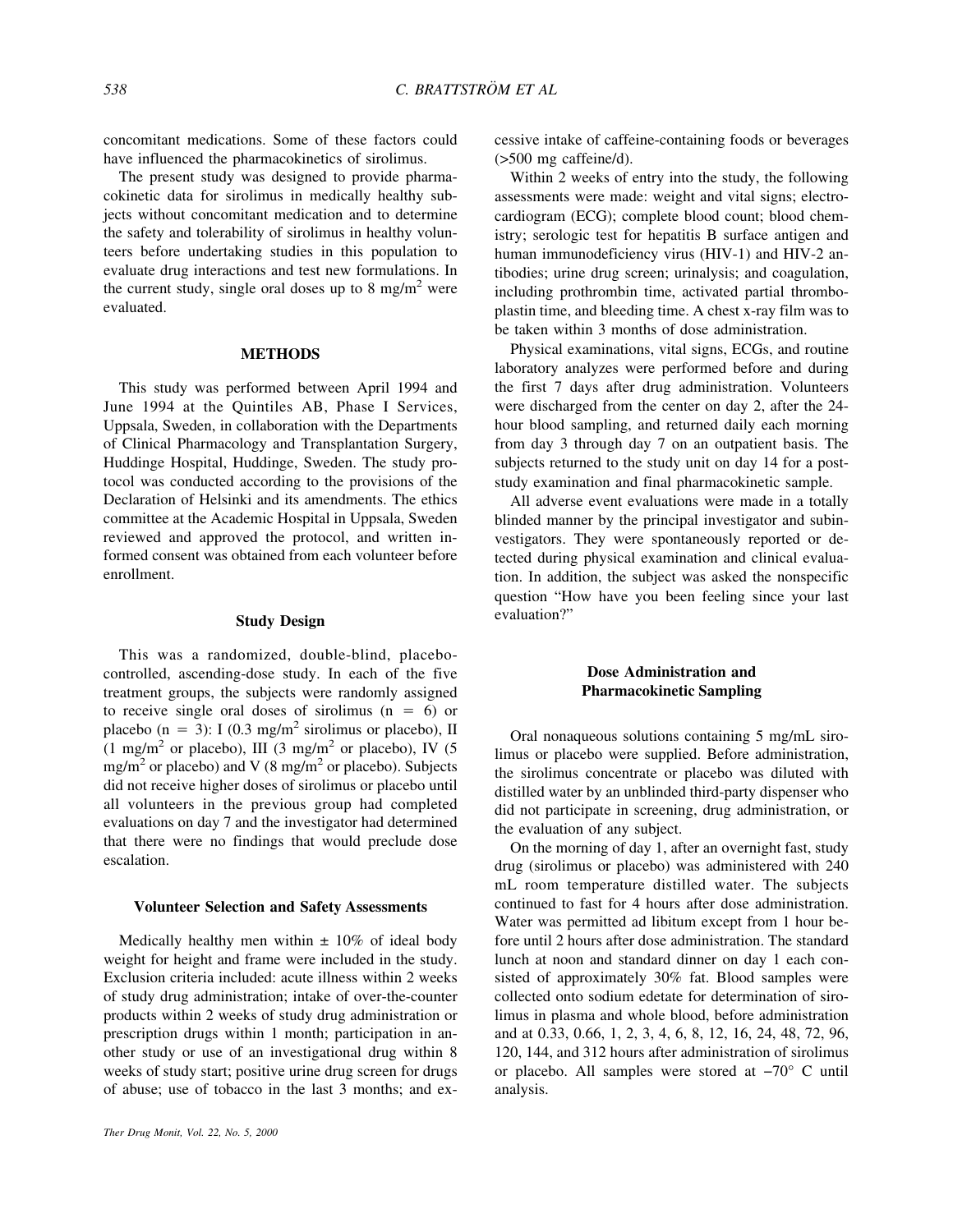### **Bioanalytical Methodology**

#### *Sirolimus in Blood*

Blood samples were analyzed by a validated electrospray (ESP)-high-performance liquid chromatography/ mass spectrometric (HPLC/MS) method at the Department of Clinical Pharmacology, Huddinge Hospital, Sweden. Acetate buffer (1.0 mL, 0.1 mol, pH 4.7) and the internal standard (32-O-desmethoxy-rapamycin) were added to 1.0 mL blood. Solvent extraction with 5.0 mL butyl chloride/diethyl ether (1:1, v/v) was followed by a solid-phase extraction step (Sep-Pac Vac C-18, Waters; Milford, MA) to provide additional sample cleanup. Chromatography was performed on a Shandon Hypersil BDS column  $(3 \times 100 \text{ mm})$  heated to 70°C. The mobile phase consisted of acetonitrile/methanol/50 µmol sodium acetate (38:34:28, v/v). Electrospray ionization was performed on the API/ESI interface of a Finnigan TSQ 700 mass spectrometer (ThermaQuest; San Jose, CA). Needle potential was 4.5 kV, and the temperature of the heated capillary was held at 210°C. Sirolimus (retention time 8.6 minutes) was monitored at m/z 936.6 and the internal standard (retention time 9.3 minutes) at m/z 906.6.

The method was linear for a concentration range of 0.25–50 ng/mL when 1 mL blood was used. Precision and accuracy were determined by analysis of quality control (QC) samples prepared at three concentrations spanning the calibration range. At each QC sample concentration, the precision was expressed as the percentage coefficient of variation (CV) of QC results. Accuracy was measured as the percent deviation from the theoretical value. The values of CV for QC samples during the study were 32% at 0.314 ng/mL, 8.0% at 5.16 ng/mL, and 12% at 41.3 ng/mL. The percentage errors in accuracy for the QC samples were +13% at 0.314 ng/mL, +10% at 5.16 ng/mL, and −1.0% at 41.3 ng/mL.

### *Sirolimus in Plasma*

Plasma samples were analyzed by a validated HPLC tandem mass spectrometry (HPLC/MS/MS) method in the Drug Metabolism Division, Wyeth-Ayerst Research, Princeton, New Jersey, USA. Sirolimus and the internal standard (32-O-desmethoxy-rapamycin) were extracted from plasma (1.0 mL) with 7.0 mL 1-chlorobutane. A BDS Hypersil C-18 column  $(2 \times 150 \text{ mm})$  with  $10 \times 2$ mm guard column (Keystone Scientific; Bellefonte, PA), heated to 40°C, and mobile phase consisting of methanol/5 mmol ammonium acetate was used for chromatographic separation. The retention times of sirolimus and the internal standard were 3.4 and 3.8 minutes, respectively. Quantitation was effected on a PE Sciex API III+ mass spectrometer (Perkin Ermer; Norwalk, CT). The first quadrupole (Q1) was set to detect the ammonium adduct ions  $[M + NH_4^+]$  of sirolimus (m/z 931.6  $\pm$  4) and internal standard (m/z  $901.6 \pm 4$ ). The third quadrupole (Q3) was set to detect the product ions of sirolimus  $(m/z 864.5 \pm 0.5)$  and internal standard  $(m/z 834.5 \pm 0.2)$ .

The method was linear throughout a concentration range of 0.1–50 ng/mL when 1 mL plasma was used. Precision and accuracy were determined by analysis of QC samples prepared at three concentrations spanning the calibration range. The values of CV for QC samples during the study were  $13.1\%$  at 0.3 ng/mL,  $8.0\%$  at 5.0 ng/mL, and 7.9% at 40 ng/mL. The percentage errors in accuracy for the QC samples were +1.4% at 0.3 ng/mL, +3.6% at 5.0 ng/mL, and +2.0% at 40 ng/mL.

#### **Pharmacokinetic and Statistical Analyses**

Whole blood and plasma sirolimus concentrationversus-time data for each subject were analyzed using noncompartmental methods (area/moment analysis). The peak concentration  $(C_{\text{max}})$  and time to peak concentration  $(t_{\text{max}})$  of sirolimus in whole blood and plasma were taken directly from the observed data. For sirolimus in whole blood, the last four to six time points that were judged to be in the terminal phase were used to obtain the terminal disposition slope  $(\lambda_z)$  by log-linear regression.

The area under the first moment curve  $(AUMC_t)$ , truncated at the last observable concentration  $(C_t)$  at time

**TABLE 1.** *Demography*

| Treatment<br>group   |       | Age       | Weight (kg) | Body surface<br>area $(m^2)$ |
|----------------------|-------|-----------|-------------|------------------------------|
| Placebo              | Mean  | 22        | 74.7        | 1.95                         |
|                      | SD    | 3         | 7.4         | 0.14                         |
|                      | n     | 15        | 15          | 15                           |
| $0.3 \text{ mg/m}^2$ | Mean  | 24        | 74.2        | 1.95                         |
|                      | SD    | 6         | 6.1         | 0.09                         |
|                      | n     | 6         | 6           | 6                            |
| $1.0 \text{ mg/m}^2$ | Mean  | $30*$     | 82.3        | 2.06                         |
|                      | SD    | 5         | 8.8         | 0.17                         |
|                      | n     | 6         | 6           | 6                            |
| $3.0 \text{ mg/m}^2$ | Mean  | 23        | 74.5        | 1.94                         |
|                      | SD    | 4         | 3.6         | 0.07                         |
|                      | n     | 6         | 6.0         | 6                            |
| $5.0 \text{ mg/m}^2$ | Mean  | 27        | 75.7        | 1.95                         |
|                      | SD    | 4         | 10          | 0.19                         |
|                      | n     | 6         | 6           | 6                            |
| $8.0 \text{ mg/m}^2$ | Mean  | 24        | 74.8        | 1.98                         |
|                      | SD    | 4         | 7.5         | 0.13                         |
|                      | n     | 6         | 6           | 6                            |
| All Subjects         | Mean  | 24        | 75.8        | 1.97                         |
|                      | SD    | 5         | 7.7         | 0.13                         |
|                      | Range | $19 - 36$ | $60 - 100$  | $1.67 - 2.39$                |
|                      | n     | 45        | 45          | 45                           |

SD, standard deviation.

\* Significantly greater than the mean age in the placebo group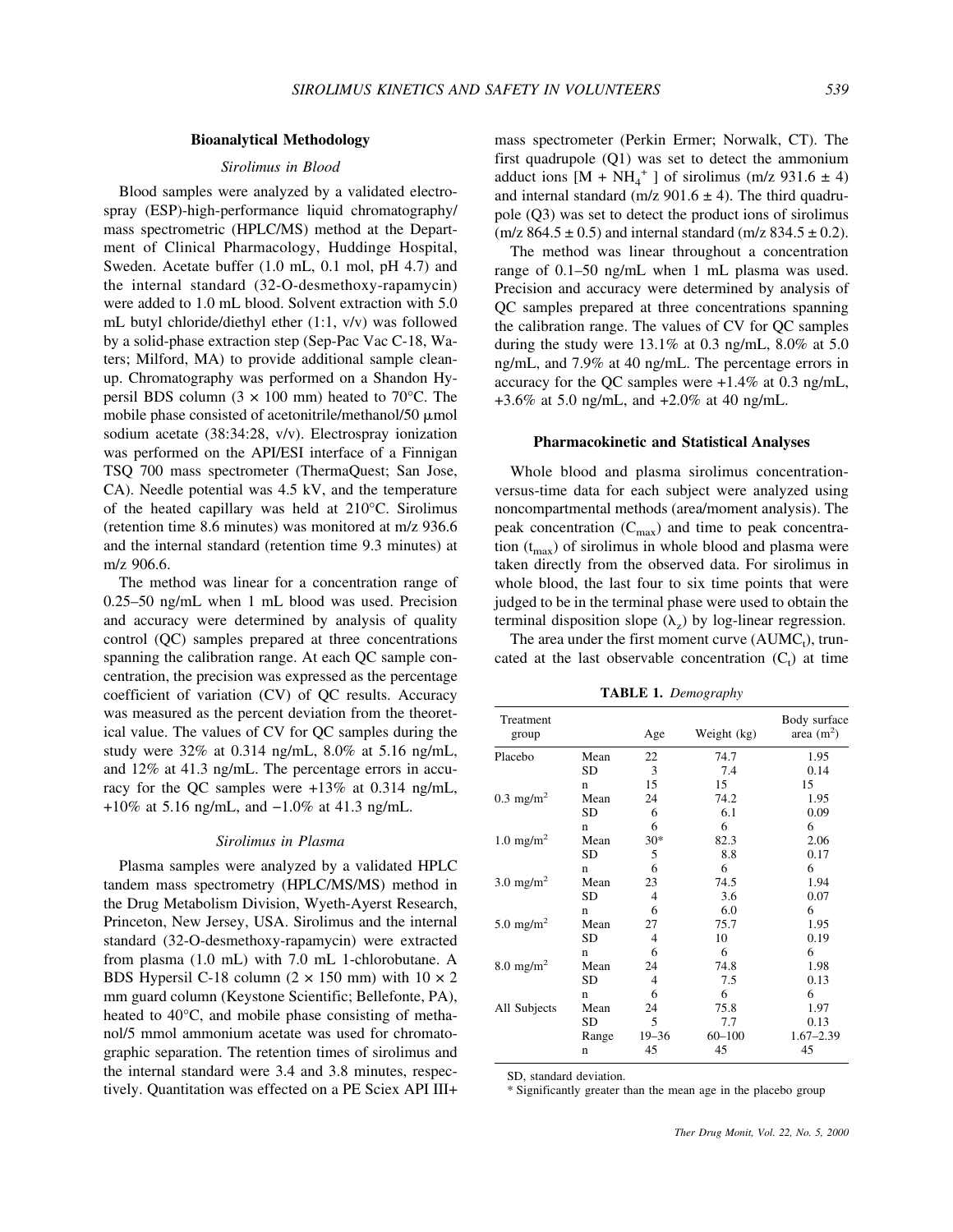### *<i>C. BRATTSTRÖM ET AL*

| Subject<br>no. | Group                   | Adverse events                               | Severity | Relationship to<br>drug |
|----------------|-------------------------|----------------------------------------------|----------|-------------------------|
| 1              | $0.3$ mg/m <sup>2</sup> | Pharyngitis                                  | Mild     | Not related             |
| 3              | Placebo                 | Pharyngitis                                  | Mild     | Not related             |
| $\overline{4}$ | $0.3 \text{ mg/m}^2$    | Pharyngitis                                  | Mild     | Not related             |
| 6              | Placebo                 | Asthenia                                     | Mild     | Possibly related        |
|                |                         | Dyspnea, pharyngitis                         | Mild     | Not related             |
| 9              | $0.3$ mg/m <sup>2</sup> | Asthenia, palpitation, diarrhea, dyspnea     | Mild     | Not related             |
| 10             | 1.0 mg/m <sup>2</sup>   | Dry skin                                     | Mild     | Not related             |
| 11             | Placebo                 | Headache                                     | Mild     | Not related             |
| 12             | $1.0 \text{ mg/m}^2$    | Otitis media                                 | Mild     | Not related             |
| 13             | $1.0 \text{ mg/m}^2$    | Asthenia                                     | Moderate | Possibly related        |
| 14             | Placebo                 | Headache                                     | Mild     | Not related             |
| 15             | $1.0 \text{ mg/m}^2$    | Asthenia                                     | Mild     | Possibly related        |
| 16             | Placebo                 | Asthenia                                     | Mild     | Possibly related        |
| 17             | $1.0 \text{ mg/m}^2$    | Torticollis                                  | Mild     | Not related             |
| 19             | Placebo                 | Headache, arthralgia, bursitis, swollen Knee | Mild     | Not related             |
| 20             | 3.0 mg/m <sup>2</sup>   | Asthenia, headache                           | Mild     | Not related             |
| 21             | Placebo                 | Asthenia, headache                           | Mild     | Not related             |
| 22             | 3.0 mg/m <sup>2</sup>   | Asthenia, peripheral edema                   | Mild     | Not related             |
| 24             | 3.0 mg/m <sup>2</sup>   | Pharyngitis                                  | Mild     | Not related             |
| 25             | Placebo                 | <b>Rhinitis</b>                              | Mild     | Not related             |
| 28             | 5.0 mg/m <sup>2</sup>   | Asthenia                                     | Moderate | Not related             |
|                |                         | Headache, nausea, pharyngitis                | Mild     | Not related             |
| 31             | 5.0 mg/m <sup>2</sup>   | Diarrhea                                     | Mild     | Possibly related        |
| 33             | 5.0 mg/m <sup>2</sup>   | Asthenia                                     | Moderate | Not related             |
| 34             | 5.0 mg/m <sup>2</sup>   | Pharyngitis                                  | Mild     | Not related             |
| 38             | Placebo                 | Nausea                                       | Mild     | Not related             |
| 41             | 8.0 mg/m <sup>2</sup>   | Headache                                     | Mild     | Not related             |
| 43             | $8.0 \text{ mg/m}^2$    | Dyspepsia, dizziness                         | Mild     | Not related             |
| 44             | $8.0 \text{ mg/m}^2$    | <b>Furunculosis</b>                          | Mild     | Not related             |
| 45             | $8.0 \text{ mg/m}^2$    | Constipation, epistaxis                      | Mild     | Not related             |

**TABLE 2.** *Adverse events*

 $t_{last}$ , was calculated by applying the linear/log-linear trapezoidal rule. Total area under the concentration-time curve (AUC) and AUMC were estimated as follows:  $AUC = AUC_t + C_t/\lambda_z$  and  $AUMC = AUMC_t + t_{last}$ .  $C_l/\lambda_z + C_l/\lambda_z^2$ . Terminal disposition half-life  $(t_{1/2})$  was calculated as  $0.693/\lambda_z$ . Mean residence time (MRT) was calculated from AUMC/AUC. Apparent oral clearance (CL/F) was calculated and normalized by body weight (BWT) as follows:  $CL/F = Does / (AUC \cdot BWT)$ . The apparent oral steady state volume of distribution  $(V_{ss}/F)$ uncorrected for absorption was calculated and normalized by body weight as follows:  $V_{ss}/F = (CL/F) \cdot MRT/$ BWT.  $AVC_t$  = area under the curve, trapezoidal segment.

The ratio between concentrations in blood and plasma (B/P) was calculated at individual time points. An overall B/P value in each subject was obtained as the average of available B/P values at individual time-points over the first 24 hours. The overall B/P values were averaged for each dosage group.

Linearity was assessed by using a nonlinear leastsquares fitting of the following function:  $P = a \cdot Dose^b$ . This equation was applied to sirolimus data for  $C_{\text{max}}$  and AUC versus dose to obtain estimates of the slope (a) and exponent (b). Linearity was indicated if the 95% confidence interval for the exponent included the value of 1.

A one-way analysis of variance (ANOVA) was performed for the dosage groups. The values that were analyzed were the subject demographic characteristics, whole blood concentration of sirolimus over 144 hours, B/P ratios at individual time points, overall B/P values in each subject, and pharmacokinetic parameters estimated from noncompartmental analysis. The Tukey studentized range test for differences between means was performed when ANOVA showed a significant difference ( $\alpha$  = 0.05). Statistical tests were performed using the SAS system (SAS Institute, Cary, NC, USA).

### **RESULTS**

### **Study Population**

Forty-five healthy volunteers were included in the study; 30 received sirolimus and 15 received placebo. Overall, volunteers were between 19 and 36 years old (mean 24 years). All volunteers were white men. The characteristics of the different dose groups are listed in Table 1. There were no statistically significant differences in patient characteristics among the dose groups,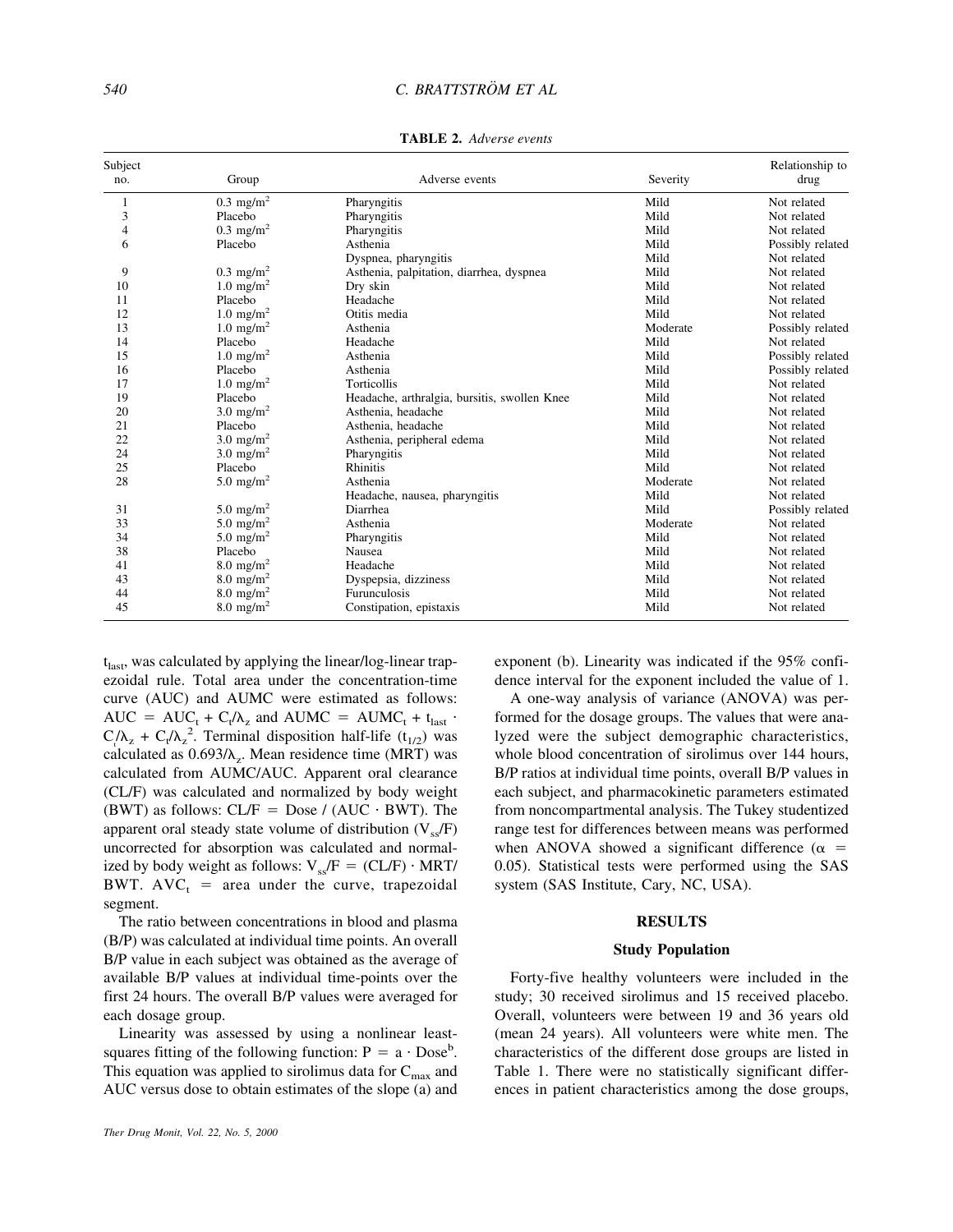| Group                 |           | $C_{\rm max}$<br>(ng/mL) | $t_{\rm max}$<br>(hours) | $t_{1/2}$<br>(hours) | $AUC_t$<br>$(ng \cdot h/mL)$ | <b>AUC</b><br>$(ng \cdot h/mL)$ | Cl/F<br>$(mL/h \cdot kg)$ | $V_{ss}/F$<br>(L/kg) | <b>MRT</b><br>(hours) |
|-----------------------|-----------|--------------------------|--------------------------|----------------------|------------------------------|---------------------------------|---------------------------|----------------------|-----------------------|
| $0.3 \text{ mg/m}^2$  | Mean      | 3.52                     | 0.9                      |                      | 34.5                         |                                 |                           |                      |                       |
|                       | <b>SD</b> | 2.62                     | 0.1                      |                      | 41.2                         |                                 |                           |                      |                       |
|                       | n         | 6                        | 6                        |                      | 6                            |                                 |                           |                      |                       |
| $1.0 \text{ mg/m}^2$  | Mean      | 11.7                     | 0.8                      | 69.7                 | 116                          | 149                             | 251                       | 18.6                 | 76.2                  |
|                       | <b>SD</b> | 4.70                     | 0.2                      | 9.9                  | 47                           | 52                              | 109                       | 6.7                  | 14.6                  |
|                       | n         | 6                        | 6                        | 6                    | 6                            | 6                               | 6                         | 6                    | 6                     |
| $3.0 \text{ mg/m}_2$  | Mean      | 32.2                     | 0.7                      | 86.2                 | 276                          | 335                             | 342                       | 30.2                 | 88.2                  |
|                       | <b>SD</b> | 8.89                     | 0.3                      | 10.8                 | 125                          | 136                             | 158                       | 14.5                 | 11.7                  |
|                       | n         | 6                        | 6                        | 6                    | 6                            | 6                               | 6                         | 6                    | 6                     |
| 5.0 mg/m <sup>2</sup> | Mean      | 47.6                     | 0.6                      | 80.3                 | 481                          | 565                             | 299                       | 22.4                 | 78.9                  |
|                       | SD        | 14.2                     | 0.3                      | 19.5                 | 186                          | 204                             | 95                        | 4.6                  | 19.8                  |
|                       | n         | 6                        | 6                        | 6                    | 6                            | 6                               | 6                         | 6                    | 6                     |
| $8.0 \text{ mg/m}^2$  | Mean      | 83.60                    | 0.8                      | 86.4                 | 876                          | 924                             | 256                       | 22.5                 | 85.9                  |
|                       | SD        | 27.13                    | 0.2                      | 16.7                 | 234                          | 231                             | 67                        | 8.1                  | 12.2                  |
|                       | n         | 6                        | 6                        | 6                    | 6                            | 6                               | 6                         | 6                    | 6                     |
| All subjects          | Mean      |                          | 0.78                     | 81.5                 |                              |                                 | 278                       | 22.8                 | 14.9                  |
|                       | <b>SD</b> |                          | 0.22                     | 15.6                 |                              |                                 | 117                       | 10.0                 | 11.6                  |
|                       | Range     | $0.3 - 1.0$              | $55.7 - 113$             |                      |                              |                                 | 145-567                   | $6.7 - 51.3$         | 59.8-109              |
|                       | n         |                          | 30                       | 25                   |                              |                                 | 25                        | 25                   | 25                    |

**TABLE 3.** *Blood sirolimus pharmacokinetic parameters*

 $C_{\text{max}}$ , peak concentration;  $t_{\text{max}}$ , time to peak concentration;  $t_{1/2}$ , disposition half-life; AUC, area under the concentration-time curve; Cl/F, apparent oral dose clearance;  $V_{ss}/F$ , volume of distribution; MRT, mean residence time.

except for age. The mean age of volunteers receiving a sirolimus dose of 1.0 mg/m<sup>2</sup> (30 years) was significantly greater than that of volunteers receiving placebo (22 years).

### **Safety and Tolerance**

Adverse events were reported for 19 of 30 sirolimustreated patients: 3 in group I (0.3 mg/m<sup>2</sup>), 5 in group II  $(1 \text{ mg/m}^2)$ , 3 in group III  $(3 \text{ mg/m}^2)$ , 4 in group IV  $(5 \text{ mg/m}^2)$  $mg/m<sup>2</sup>$ ) and 4 in group V (8 mg/m<sup>2</sup>), and 9 of 15 placebotreated patients (Table 2). All events were mild or mod-



**FIG. 1.** Mean ± SE sirolimus whole blood concentrations.



**FIG. 2.** Whole blood sirolimus area under the curve (AUC) in individual subjects. (Solid line:  $Y = (Dose)^{0.97}$ , 95% confidence interval for exponent 0.65 to 1.28)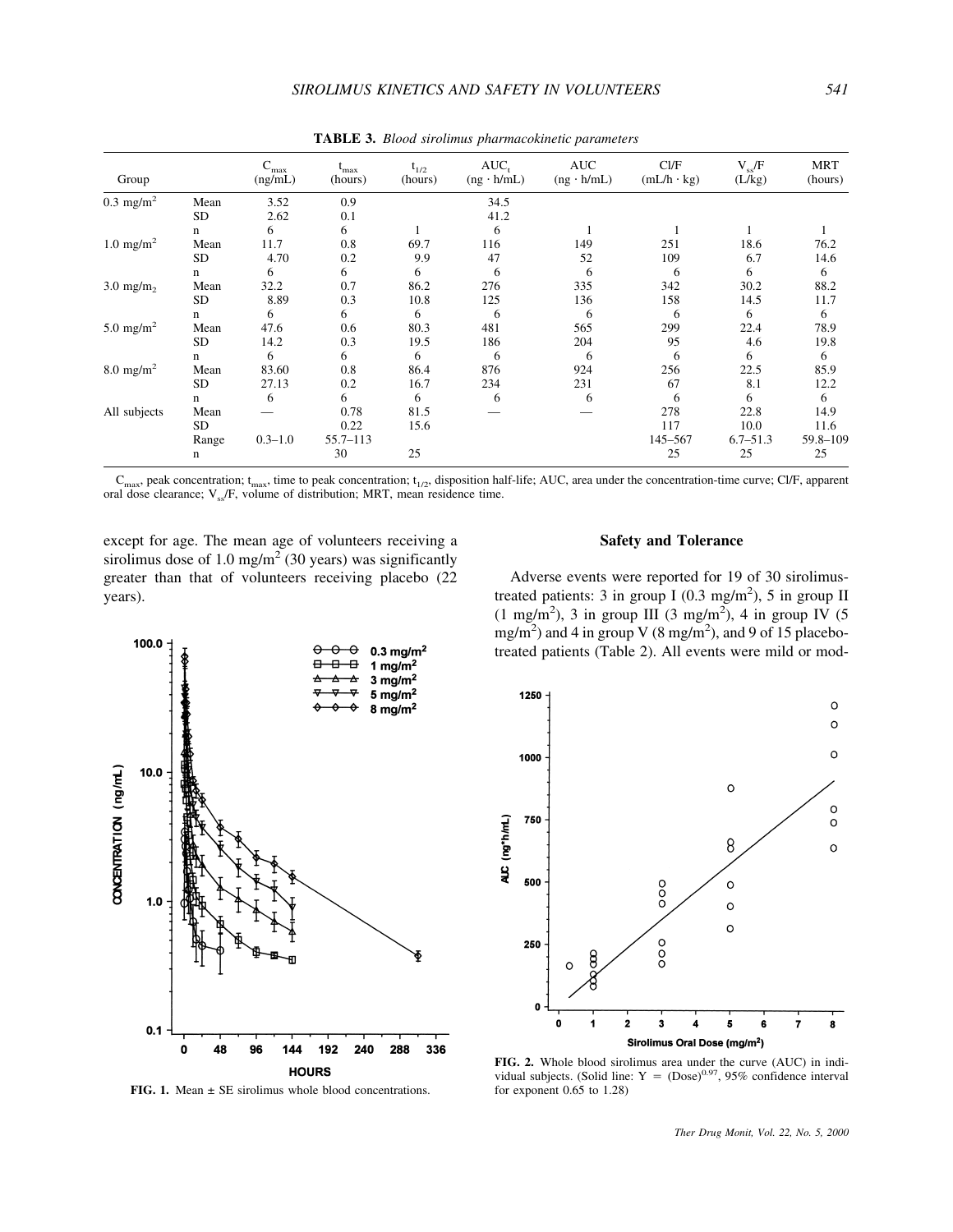

**FIG. 3.** Whole blood sirolimus peak concentration  $(C_{\text{max}})$  in individual subjects. (Solid line:  $Y = (Dose)1^{1.00}$ , 95% confidence interval for exponent 0.71 to 1.31)

erate. Serious adverse events did not occur during the study. Asthenia was the most common adverse event; 7 of 30 patients (23%) in the sirolimus group compared with 6 of 15 patients (40%) in the placebo group (ns). The second most common adverse event was pharyngitis: 5 of 30 patients (17%) in the sirolimus group compared with 2 of 15 patients (13%) in the placebo group (ns).

In the 8 mg/m<sup>2</sup> group, one volunteer was admitted to the hospital 2 months after the study because of chest discomfort. No pathologic results were recorded. These symptoms continued intermittently for a month, after which all symptoms disappeared. Follow-up examinations, including 24-hour ECG monitoring, did not show any signs of cardiologic disease. The original symptoms were judged to be mild and not caused by with the study drug.

Abnormal laboratory results were seen in 23 volunteers. Twenty-one volunteers had elevated creatine kinase  $(CK)$  values  $(> 3.33 \mu katals[kat]/L)$ . Fourteen of these volunteers had elevated CK values before dose administration although all were judged to be healthy. The established normal range was therefore considered inappropriate for this population of young men and the elevations were attributed to physical exercise. It was impossible to detect any CK increase causally related to study drug intake. One single elevated value of creatine kinase MB fraction (CK-MB) appeared in connection with a series of high CK values in a subject performing

extreme exercise (training and running a marathon) during the study period. The elevated CK-MB value was judged to be related to this extreme physical exercise and not to study drug intake.

Two volunteers in group V  $(8 \text{ mg/m}^2 \text{ sirolimus})$  had a slight increase in serum triglyceride values at follow-up 14 days after dose administration (2.13 mmol/L and 2.25 mmol/L, reference value <2.1 mmol/L). These elevations were judged to be not clinically significant.

### **Pharmacokinetics**

Sirolimus pharmacokinetic parameters in whole blood are given in Table 3 and mean concentrations are shown in Figure 1. Blood sirolimus concentration–time profiles for the 0.3 mg/m<sup>2</sup> group were incomplete because of a lack of assay sensitivity, which prevented the estimation of  $t_{1/2}$  and other pharmacokinetic parameters in this dose group. The  $t_{\text{max}}$  of sirolimus was no greater than 1 hour in all subjects (range, 20 minutes to 1 hour). There were no statistical differences in any pharmacokinetic parameters among dose groups. Individual whole blood AUC and  $C_{\text{max}}$  versus dose are illustrated in Figures 2 and 3, respectively. Both of these values were linear throughout the dose range studied and the 95% confidence interval of the power function included the value of 1.

Plasma sirolimus concentration–time profiles were incomplete, permitting an estimation of only  $C_{\text{max}}$ ,  $t_{\text{max}}$  and the blood/plasma ratio (B/P) (Table 4). There was a statistically significant difference between groups for the

**TABLE 4.** *Plasma sirolimus pharmacokinetic parameters*

| Group                   |                               | $C_{\text{max}}$<br>(ng/mL) | $t_{\rm max}$<br>(hours)                    | Blood/plasma<br>ratio                  |
|-------------------------|-------------------------------|-----------------------------|---------------------------------------------|----------------------------------------|
| $0.3$ mg/m <sup>2</sup> | Mean<br>SD                    |                             |                                             |                                        |
| $1.0 \text{ mg/m}^2$    | n                             | 1                           | 1                                           | 1                                      |
|                         | Mean                          | 0.40                        | 0.67                                        | 29.3                                   |
|                         | SD                            | 0.11                        | 0.21                                        | 4.5                                    |
| $3.0$ mg/m <sup>2</sup> | n                             | 6                           | 6                                           | 6                                      |
|                         | Mean                          | 1.15                        | 1.00                                        | 28.0                                   |
|                         | SD                            | 0.53                        | 0.00                                        | 8.0                                    |
| $5.0$ mg/m <sup>2</sup> | n                             | 6                           | 6                                           | 6                                      |
|                         | Mean                          | 1.50                        | 0.89                                        | 46.9*                                  |
|                         | SD                            | 0.96                        | 0.58                                        | 14.4                                   |
| $8.0 \text{ mg/m}^2$    | n                             | 6                           | 6                                           | 6                                      |
|                         | Mean                          | 3.00                        | 1.00                                        | 38.4                                   |
|                         | SD                            | 1.42                        | 0.52                                        | 7.5                                    |
| All subjects            | n<br>Mean<br>SD<br>Range<br>n | 6                           | 6.00<br>0.88<br>0.39<br>$0.33 - 2.00$<br>25 | 6<br>36.1<br>11.6<br>$15 - 67.1$<br>25 |

 $C_{\text{max}}$ , peak concentration;  $t_{\text{max}}$ , time to peak concentration.

\* Significantly greater than the value in 1 or 3 mg/m<sup>2</sup> group.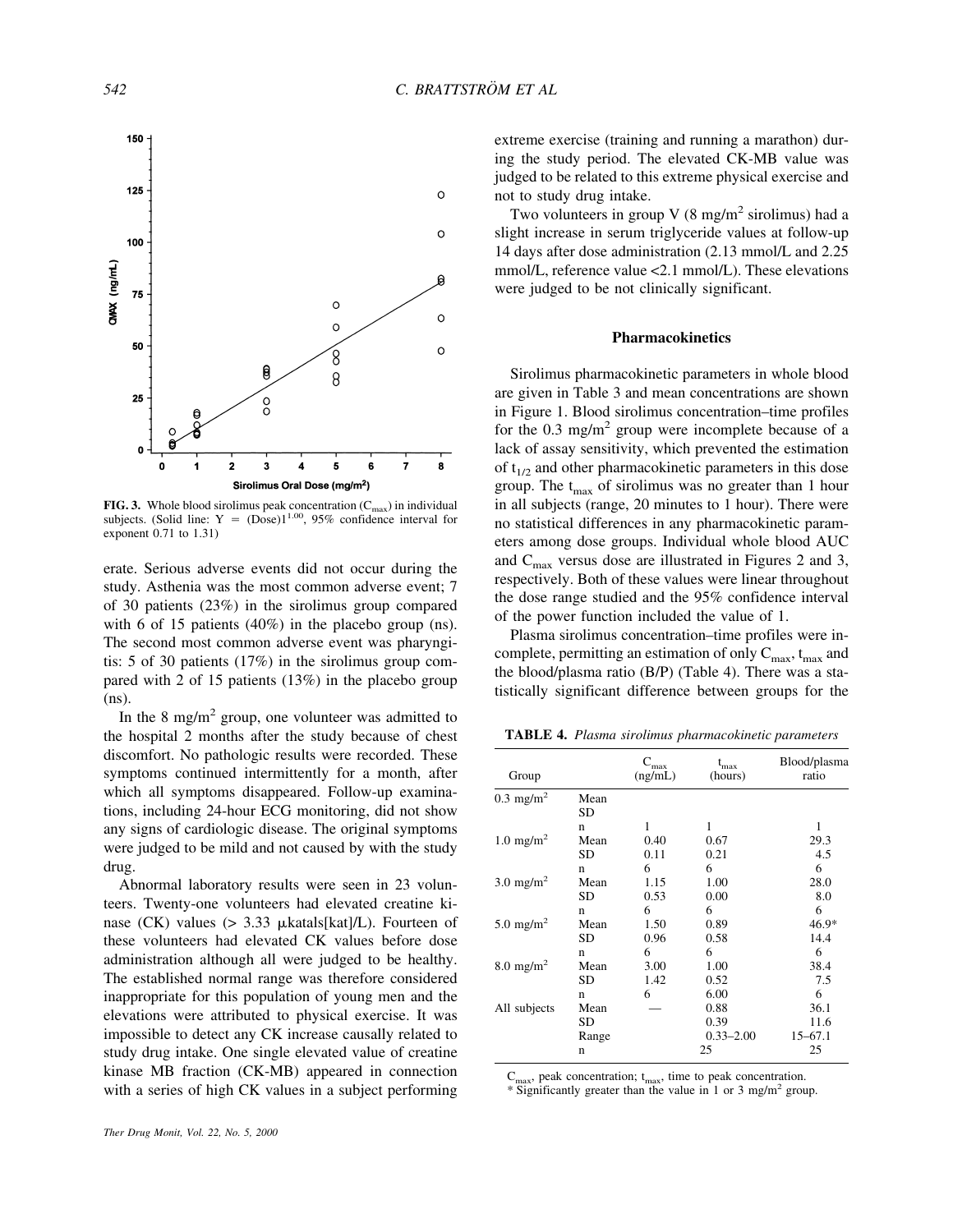B/P ratio. The mean B/P for the 5 mg/m<sup>2</sup> dose group was significantly greater (approximately 40%) than that for the 1 and 3 mg/m<sup>2</sup> dose groups.

### **DISCUSSION**

Healthy volunteers are seldom used in clinical trials with immunosuppressive drugs because of the potential risks. This trial, however, showed that single oral doses of sirolimus up to 8 mg/m<sup>2</sup> were well tolerated and safe in healthy volunteers. Furthermore, pharmacokinetic data of immunosuppressive drugs in healthy volunteers are of special interest and importance because renal transplant recipients receive many concomitant medications and have renal impairment (6–12). Cytochrome P450 3A4 enzymes in the liver (13) and intestine (14) are responsible for biotransformation of sirolimus. Interaction with other similarly metabolized drugs, such as cyclosporine, is therefore likely to complicate pharmacokinetic studies in patients.

In a phase II trial, sirolimus had efficacy similar to that of cyclosporine in preventing rejection (7). However, it has not shown nephrotoxic, neurotoxic, or hypertensive effects during phase II trials (6,7,15). Clinical adverse effects of sirolimus include thrombocytopenia, leukopenia, hypercholesterolemia, and hypertriglyceridemia (6, 7,8,15). We found slightly increased serum triglyceride levels in two healthy volunteers at follow-up 14 days after sirolimus  $8 \text{ mg/m}^2$ . In our previous single-dose study in stable renal transplant recipients, thrombocytopenia was detected in the high-dose group  $(15 \text{ mg/m}^2)$ . This complication was not seen in healthy volunteers given a maximum dose of 8 mg/m<sup>2</sup>.

We found elevated CK values in several healthy volunteers. This finding was attributed to physical exercise, indicating that the normal range of CK was inappropriate in this population of healthy, physically active young men. Asthenia and pharyngitis were the most commonly reported adverse events, but they were equally distributed in the placebo group and the sirolimus groups and, therefore, were not judged to be related to sirolimus.

After single oral sirolimus doses of 0.3 to 8 mg/m<sup>2</sup>, absorption was rapid and peak blood sirolimus concentrations occurred within 1 hour in all volunteers. These findings are in accordance with our previous results in stable renal transplant recipients (8). The concentrations of sirolimus in whole blood decreased slowly, with a mean  $t_{1/2}$  of 82 hours. The  $t_{1/2}$  was somewhat longer in healthy volunteers than in stable renal transplant recipients, in whom the mean  $t_{1/2}$  has variously been reported as 57 hours (8), 59 hours (9), and 62 hours (11). In a population analysis of renal transplant recipients from three different studies, a  $t_{1/2}$  of 63 hours was reported (10). The population analyses also showed that the mean CL/F was 127 mL/h  $\cdot$  kg, which is approximately 54% lower than for the healthy subjects in the current study  $CL/F = 278$  mL/h · kg). A lower sirolimus oral-dose clearance in renal transplant recipients receiving concomitant cyclosporine is probably largely the result of intestinal and hepatic metabolic inhibition of sirolimus by cyclosporine, although other factors could also contribute. Because of the long  $t_{1/2}$  sirolimus can be given once daily, and a loading dose is recommended to reach steady state concentrations quickly.

Extensive distribution contributes to the large apparent volume of distribution (V/F) of sirolimus, which averaged 22.8 L/kg in the present trial. Indeed, distribution into formed blood elements, as measured by the entire mean B/P ratio of 36 in healthy volunteers, was similar to that found in renal transplant recipients (mean B/P ratios 31 to 49,  $(8,9-11)$  after a single oral dose. A rapid gastrointestinal absorption, a long  $t_{1/2}$ , and extensive partitioning between whole blood and plasma were also found in stable renal transplant recipients after multiple oral doses of 0.5 to 6.5 mg/m<sup>2</sup> sirolimus, given twice daily (11).

This phase I study showed that single doses of sirolimus up to 8 mg/m<sup>2</sup> are well tolerated and safe in healthy volunteers. Volunteers are an alternative to patients for pharmacokinetic studies with sirolimus when drug exposure is limited.

**Acknowledgments:** The authors thank Dr. F.A. Beierle at Drug Metabolism Division, Wyeth-Ayerst Research, Princeton, New Jersey, USA, for analyzing plasma sirolimus concentrations. This study was supported by a grant from Wyeth-Ayerst Research, Philadelphia, PA, USA.

### **REFERENCES**

- 1. Brazelton T, Morris R. Molecular mechanisms of action of new xenobiotic immunosuppressive drugs, tacrolimus (FK506), sirolimus (rapamycin), myclophenolate mofetil and leflunomide. *Cur Opin Immunol* 1996;8:710–720.
- 2. Calne R, Lim S, Samaan A, Collier SJ, Pollars SG, White DJG. Rapamycin for immunosuppression of organ allografting. *Lancet* 1989; 2:227.
- 3. Stepkowski SM, Chen H, Daloze P, Kahan BD. Rapamycin, a potent immunosuppressive drug for vascularized heart, kidney and small bowel transplantation in the rat. *Transplantation* 1991;51: 22–26.
- 4. Morris RE, Wu J, Shorthouse R. A study of the contrasting effects of cyclosporine, FK 506 and rapamycin on the suppression of allograft rejection. *Transplant Proc* 1990;22:1638.
- 5. Granger DK, Cromwell JW, Chen SC, et al. Prolongation of renal allograft survival in the large animal model by oral rapamycin monotherapy. *Transplantation* 1995;59:183–186.
- 6. Kahan BD, Podbieliski J, Napoli KL, Katz SM, Meier-Kriesche